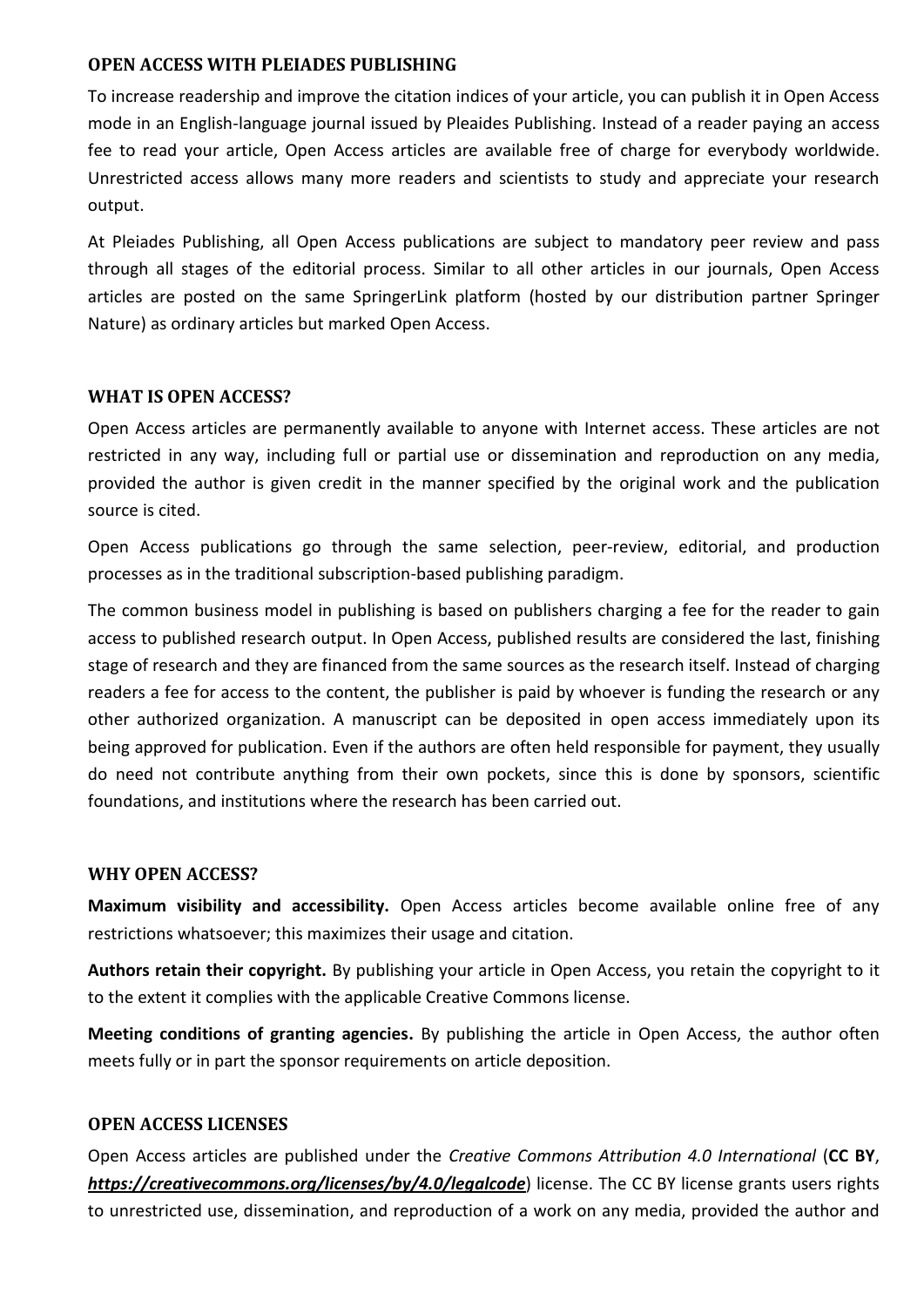publication source are cited, a reference to the Creative Commons license is given, and whether any changes have been made to the original work.

The authors or copyright holders unconditionally, in advance, and indefinitely grant third parties the right to use, reproduce, or disseminate the article fully or partially in any format and on any media, provided no substantial errors are made in the publication, the authors of the article are specified, a correct reference is made to the source of the publication, and the bibliographical data have not been altered. If the article is partially reproduced or disseminated, this also must be clearly and in no uncertain terms reflected in the reference.

# **HOW TO PUBLISH YOUR ARTICLE IN THE OPEN ACCESS.**

To publish your article in Open Access, you should prepare and submit your application to [info@pleiades.vg.](mailto:info@pleiades.vg) The application must include:

- 1. The title of the journal to which you are submitting your article.
- 2. The sponsor of your research.
- 3. The funding source for Open Access publication (the name and details of the organization that will be the signatory to the agreement about covering the article processing charge (APC)).
- 4. The contact details of the author who will coordinate the publication process.

Together with your application, you must enclose the Letter of Consent (link) signed by all authors (who thereby confirm their agreement for the article to be published in Open Access and their willingness to pay the APC), as well as the manuscript of your article, prepared according to the journal-specific guidelines for authors and/or in compliance with publisher's rules for authors (link).

After the feasibility of being paid by the funding source has been established, the manuscript is submitted for peer review. Editorial personnel will contact you in case the manuscript requires revision or if it has been rejected for any reason. In order to minimize the likelihood of rejection, make sure that the article is within the journal's scope and complies with the requirements specified in the guidelines for authors (team of contributors, list of accompanying documents, sources used, etc.) If the article receives positive reviews (is accepted for publication), once the APC has been paid, the manuscript undergoes editorial and preprint processing and is then published with the Open Access marking.

If the journal you have selected has a Russian-language version, your sponsor allows it, and the article is originally submitted in the Russian language or has a Russian-language version, you can simultaneously publish the article conventionally in the Russian-language version. To this end, please enclose a filled-in and signed agreement for the Russian-language version available at the publisher's website.

The APC for publishing an article in Open Access mode is US \$3000.

- $\triangle$  The manuscript cannot be accepted without a signed Letter of Content, and it will not appear on the website before receipt of APC payment or a guarantee thereof.
- $\triangle$  Your decision to publish the article in Open Access is final and cannot be revoked once the final version of the article has been prepared. Your payment can only be refunded if it is discovered that the article cannot be published in Open Access for reasons beyond authors' control while the article is being prepared for publication. In the latter case, the article will be published as an ordinary article.